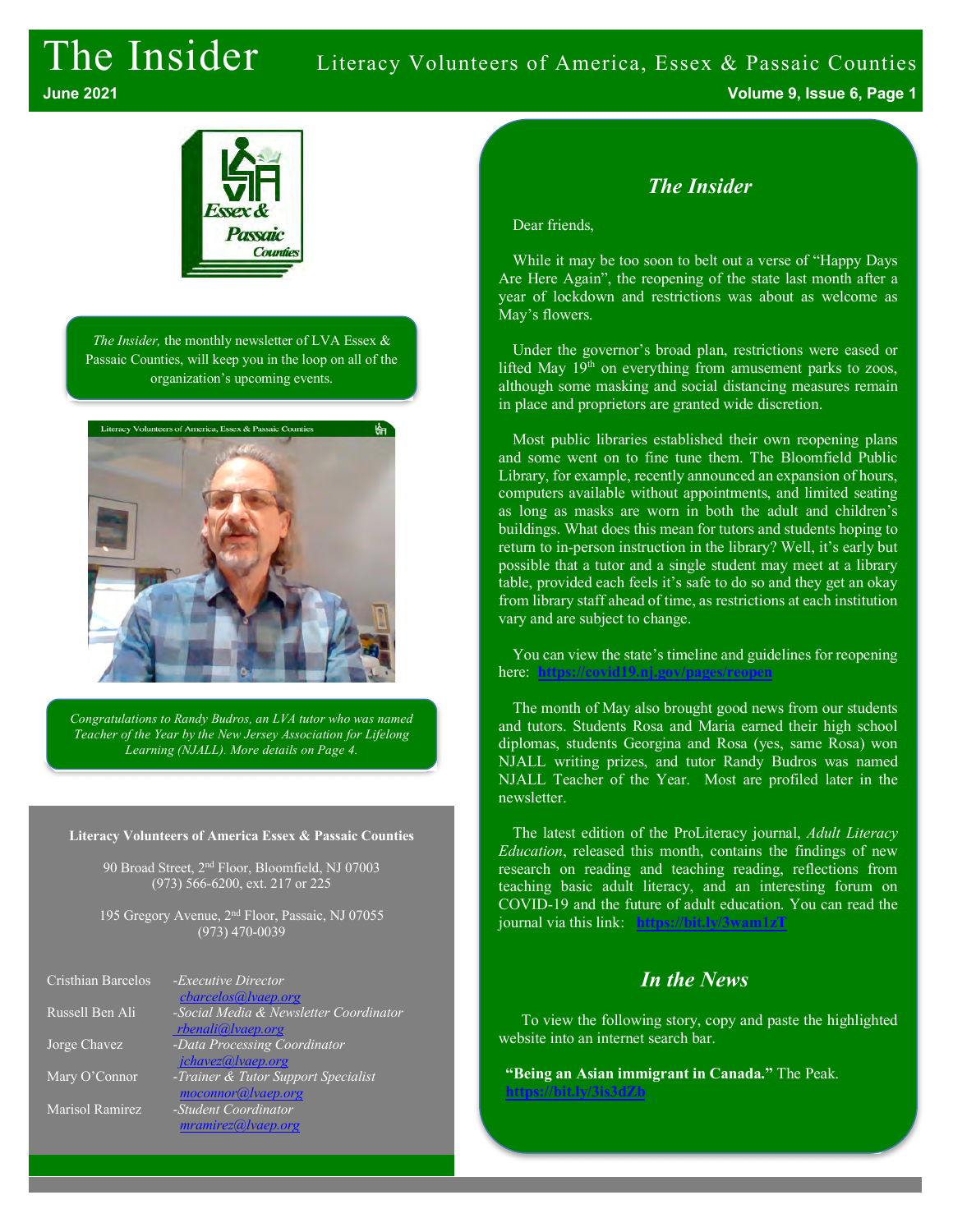

*Student Rosa didn't let the pandemic slow her educational goals. Last month she earned a high school diploma and won an NJALL writing award.*

## **Tutor Support Workshops**

"**How Understanding Personality Can Improve Your Tutoring,"** with Stephanie Mazzeo-Caputo Platform: Google Meet Tuesday, June 22, 2021 11:00 am - 12:30 pm *Last support workshop before the summer break*

## **Webinars and Conferences**

### **Onlinexperiences.com**

**2021 Teaching the Skills That Matter in Adult Education (TSTM**), a free virtual conference For more info: Tuesday & Wednesday, June 15-16, 2021

## **ProLiteracy and EdTech Center**

**Distance Education Strategies & Solutions** Webinar features experienced educators who share best practices and discuss your distance learning questions. Platform: Zoom Friday, July 23, 2021, 1:00-2:00 pm **https://www.proliteracy.org/webinars**

## *Getting to Know Us*

#### **Rosa, LVA student**

The coronavirus pandemic created one of the largest disruptions of education in human history, according to some experts.

Still, some students flourished. Literacy student Rosa, for one, last month earned her high school diploma and won a New Jersey Association for Lifelong Learning (NJALL) Adult Learner Writing Contest award.

"I was in shock," said Rosa, after acing the GED exam. "I wasn't expecting that I was going to pass."

Rosa is one of eight children, six girls and two boys, who was raised by a single mother in the small town of Biblian, Ecuador. Life was a struggle for the family and Rosa left school early in order to earn a living. But she always hoped to go back and finish high school.

"I thought I needed to improve myself," said Rosa, who enrolled in the LVA program during the pandemic. "To work a little bit better job so that they can pay me and I can save for a pension."

The good news didn't end there.

After entering the writing contest, Rosa was awarded a second place prize for her non-fiction work, "Kids Left Behind for a Dream." The story, which will be published in NJALL's online magazine, describes the emotional trauma experienced by families who send their children to the U.S. alone, in order to offer them more opportunities.

"Parents and children pay a very high price to have a better future, but losing their relationship can also hurt a child for life," she wrote.

Perhaps it's knowledge of family separations that helped inspire her own family to remain close. Remarkably, Rosa's mother, her five sisters, and one of her two brothers all live on the same Essex County Street where they've purchased homes. Her only other sibling, another brother, lives in a bordering town five minutes away.

Karen Cardell, who tutors Rosa virtually on weekends and encouraged her to enter the writing contest, said "She's extremely close to her family and she spends a lot of time with her kids. I'm amazed at her ability to balance things, taking them places and still paying attention to her class."

### *Literacy opens a wide door to life. Help us keep that door open with your donation!*

*Thanks in large part to you, we are able to aid hundreds of students each year. Please continue your efforts to improve the lives of others by giving the gift of literacy. You can contribute through our website* – **http://www.lvaep.org/donate.html** *or by mailing us a check.*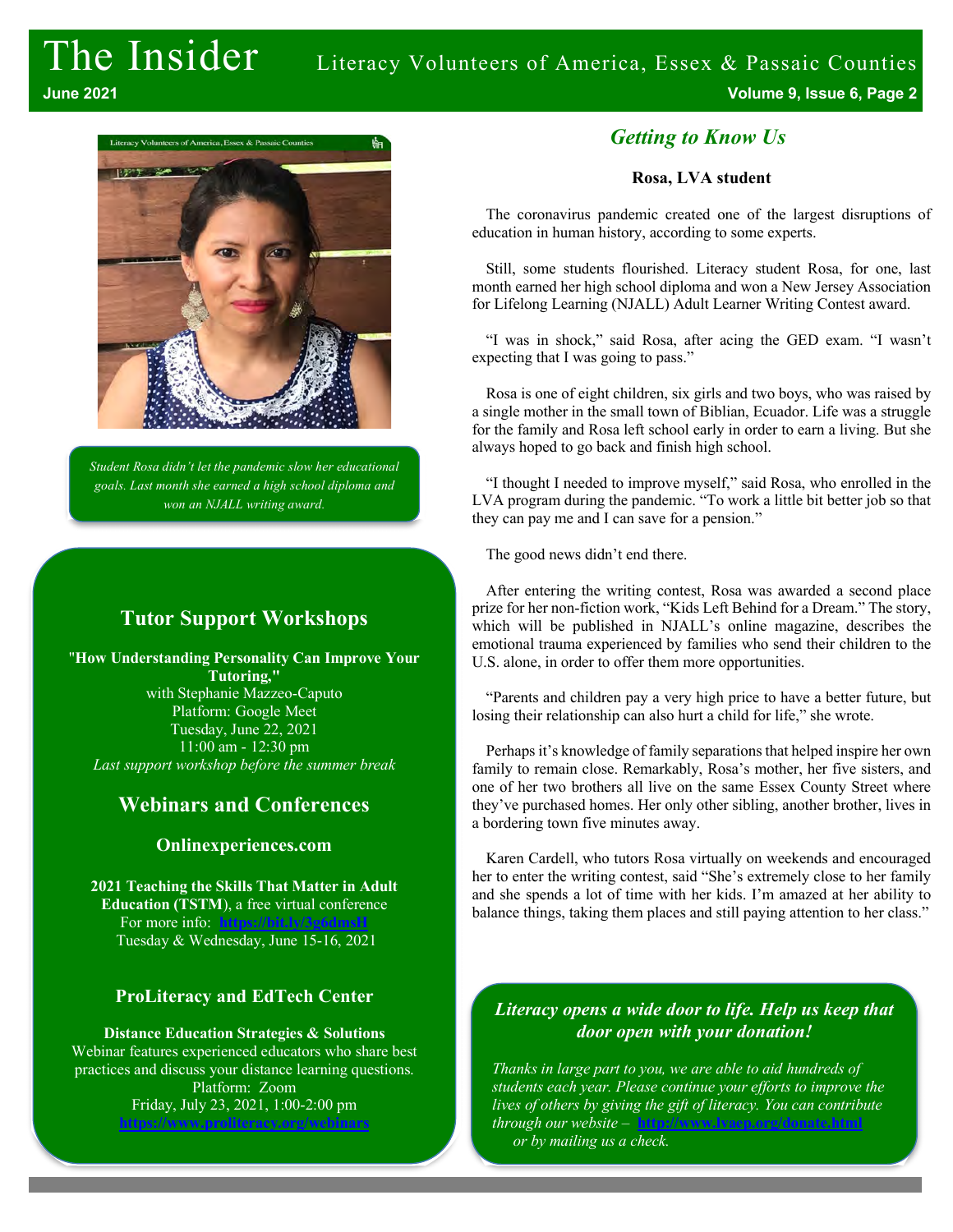## The Insider Literacy Volunteers of America, Essex & Passaic Counties

**June 2021 Volume 9, Issue 6, Page 3**



## *"Why Can't Immigrants Learn English? Americans Say Immigrants Should Learn English. But U.S. Policy Makes That Hard."*

*Immigrants who speak English earn more and are better accepted by Americans. But the U.S. fails to provide sufficient free English classes for newcomers.*

## **The Atlantic**

By Olga Khazan, June 4, 2021

I was on a road to nowhere – a high school dropout and single mom, like the two generations before me. Trapped in an abusive relationship.

"Speak English!" can be one of the cruelest things for an immigrant to hear. It can sound simultaneously like a demand for instant assimilation, an accusation of disloyalty, and a presumption of stubbornness or ignorance. In some circles, the call for immigrants to speak English has fused with a call for less immigration in general, as though language differences are themselves offensive. It's no accident that "You have to speak English!" was a Donald Trump rallying cry.

The uncomfortable reality is that learning English can, in fact, make immigrants' lives much better. Immigrants who learn English improve both their earnings and their acceptance by other Americans. Most immigrants want to learn English, and immigration advocates think it should be easier for them to do so. Unfortunately, it's extremely difficult for immigrants to find English classes that are affordable and accessible.

I know firsthand the bewilderment of living in a new culture (cont.)

*Reprinted from The Atlantic. For full story, paste the following link into your favorite web browser address bar:*  **https://bit.ly/2T1y4kx**

*Learning a new culture is more than studying a language. Tutoring is more than learning techniques. Our "Resources" webpage covers everything from legal matters, health care, & scholarships for immigrants, to professional development for tutors. Give us a look @: http://www.lvaep.org/students.html*

## *Getting to Know Us (cont.)* **Mimi Paperman, LVA tutor**

It wasn't easy catching up with tutor Mimi Paperman because, well frankly, she wasn't waiting by the phone for our call.

When we finally did, the busy Queens, NY native had just returned from an exhaustive trip to Seward, a seaside village on the Gulf of Alaska where she and her

grandchildren.



husband Joe visited their son, daughter-in-law, and two

Traveling is an integral part of Mimi's life and she's done plenty of it. She's driven across the continental U.S. to visit national parks and cruised along the Danube River through Germany, Austria, and Hungary. She's vacationed in Belgium, England and France. And she regularly visits family in Alaska where she's hiked stunning Kenai Peninsula trails, fed sea lions behind the scenes in a maritime center, landed by helicopter on a glacier, and mushed through the wild aboard a a fast eight-dog sled.

"We like to travel," said Mimi (pronounced "**Mi-**mee".) "And because of the pandemic we haven't been able to."

But she stays busy, mostly through a ton of other interests that she pursues with enthusiasm.

She advocates for gun control legislation as a National Council of Jewish Women volunteer, reads to elementary school students as a Retired and Senior Volunteer Program (RSVP) "reading buddy", and takes a virtual Tai Chi class.

"I try to do as much as my energy allows me to do," explained Mimi, a former kindergarten teacher and geriatric social worker, who spent years working in adult protective services where she looked out for abused and exploited adults.

Her energy allows her time to tutor, of course, which she's done for nearly three years. She meets weekly with her student on the video call platform FaceTime where they focus on reading and pronunciation.

"I love tutoring because I feel like you're helping someone who wants help," said Mimi.